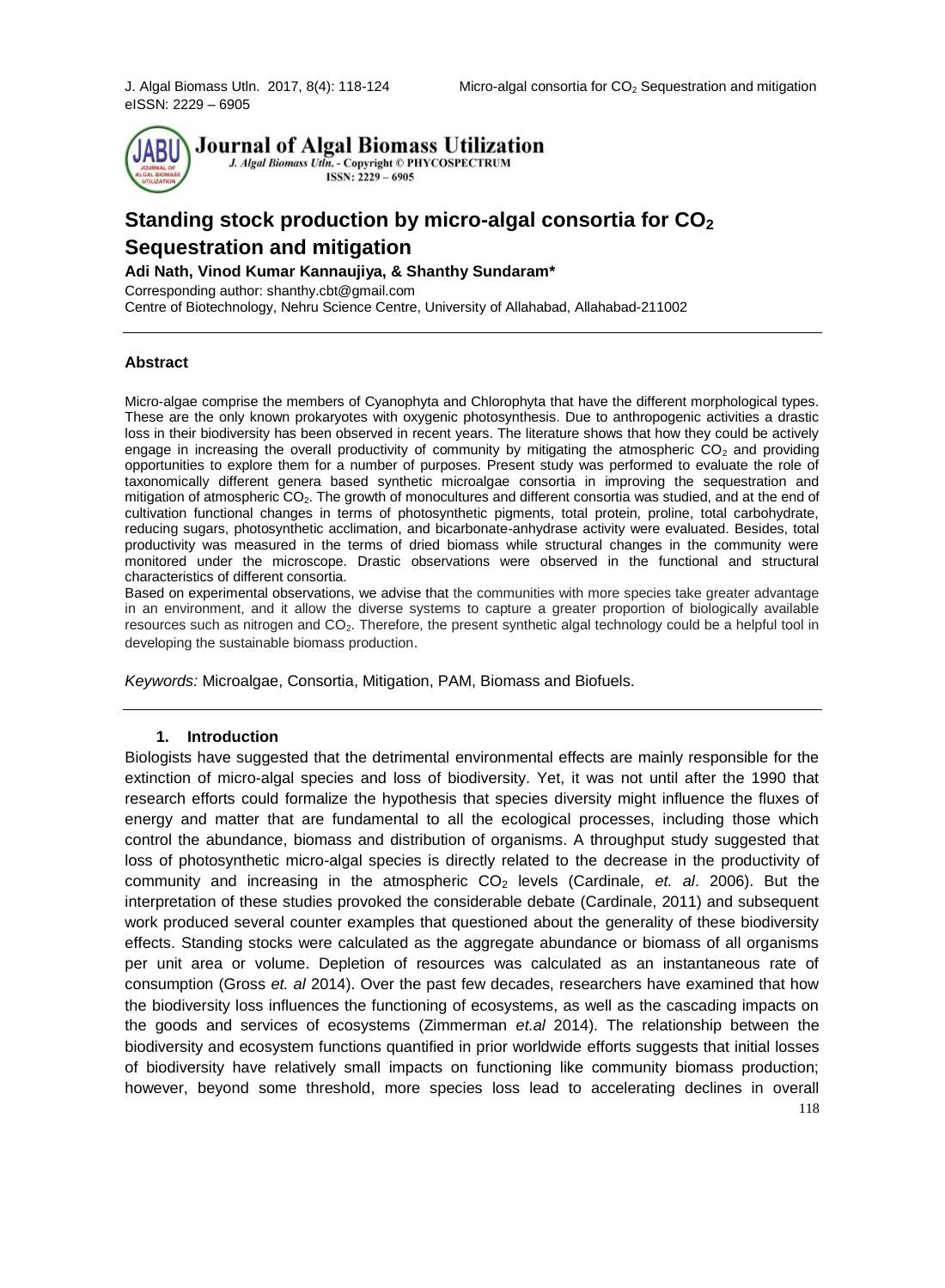function. Some peoples have questioned whether a saturating relationship between diversity and community biomass production is an artifact of overly simplified experiments that manipulate diversity in homogeneous conditions over short time-scales in which niche differences may not be realized. Others have questioned that even the modest effects of biodiversity observed in the experiments would be discernible in natural systems where they could be over ridden by the stronger influence of abiotic factors (Power and Cardinale 2009).

# **2. Materials and methods**

# **2.1 Test strains**

The monocultures included in the study were belonging to the Cyanophyceae; *Westiellopsis prolifica, Calothrix sp., Aphanothece nageli, Microcystis aeruginosa, Scytonema sp.,*and *Gloeocapsa sp,* and Chlorophyceae; *Chlamydomonas reinhardtii, Scenedesmus quadricauda, Chlorella sp.*, *Chlamydomonas reinhardtii, Scenedesmus abundance* and *Scenedesmus dimorphus* respectively. Total six consortia were synthesized in two different sets and each set had three different consortia respectively. The organism in 1<sup>st</sup> consortia of set one, included *Westiellopsis prolifica, Calothrix sp.*, *Aphanothece nageli, Chlamydomonas reinhardtii, Scenedesmus quadricauda* and *Chlorella sp*, while 2<sup>nd</sup> consortia consisted *Chlamydomonas reinhardtii*, Scenedesmus quadricauda, Chlorella sp. and 3rd consortia had *Westiellopsis prolifica, Calothrix sp., Aphanothece nageli* respectively. Fourth, fifth and sixth consortia were synthesized by group of second set of organisms. The  $4<sup>th</sup>$  consortia consisted the cyanobacteria *Microcystis aeruginosa ,Scytonema sp. , Gloeocapsa sp.,* and green algae *Chlamydomonas reinhardtii, Scenedesmus abundance, Scenedesmus dimorphus*; whilst 5<sup>th</sup>consortia included *Chlamydomonas reinhardtii, Scenedesmus abundance, Scenedesmus dimorphus*; and 6th consortia consisted *Microcystis aeruginosa, Scytonema sp.,Gloeocapsa sp.*

The present study was performed to evaluate the synthetic consortia that consisted of genera based on different taxonomic family type. The Cyanophyceae monocultures were *Westeillopsis prolifica, Calothrix sp., Aphanothece nageli, Microcystis aeruginosa, Scytonema sp.* and *Glycothecium sp.,*  Chlorophyceae monocultures included in the study were*, Scenedesmus quadricauda, Chlorella sp.*, *Chlamydomonas reinhardtii, Scenedesmus abundance* and *Scenedesmus dimorphus*, which were chosen on basis order feature. The test strains grown in  $BGM<sup>+</sup>$  media (pH 7.8) are presented in Table 1. 25 ml inocula were suspended in 225 ml sterile medium in 500 mL Erlenmeyer flasks. Equal volumes of cultures were inoculated from the mid-log phase grown cultures. Cultures were allowed to grow for 26 days at 30°C under light intensity of 100 lux provided by 20 W fluorescent tubes following a 16:8 h light/ dark regime. Repeated shaking was done at regular intervals. The biomass was harvested by filtration (Fox 2004*)*.

# **2.2 Growth measurements**

The optical density of test cyanobacteria, micro-algae and consortia strains were determined for a period of 20 days on each interval of 24 h at 750 nm by using the U.V.-visible spectrophotometer-SPECORD-200. Dried biomass was quantified by gravimetric method (Patel *et al*., 2014).

# **2.3 Estimation of total carbohydrates**

Total carbohydrate was estimated according to the Anthrone, 1966 with slight modifications. Absorbance was measured at the 625 nm. Glucose was used as the standard.

# **2.4 Estimation of reducing sugars**

Reducing sugar content was measured by following the method of Nelson-Somogyi (1944).

# **2.5 PAM analysis**

In order to select the efficient high- $CO<sub>2</sub>$  sequestering algal strains, photosynthetic activity of the control as well as consortia algal strains were measured using the Pulse Amplitude Modulation (PAM) Flourometer (Photon System Instrument Pvt. Ltd., Czech Republic). All the algal cells were grown at constant pH 7.8 with 0.4 vvm continuously fed batch condition throughout the cultivation. The algal pellets were collected by the centrifugation (1500  $\times$  *g* for 5 min), and suspended in a fresh culture medium at a density of 50 μg *chl* mL−1 . The algal suspension was placed in a cylindrical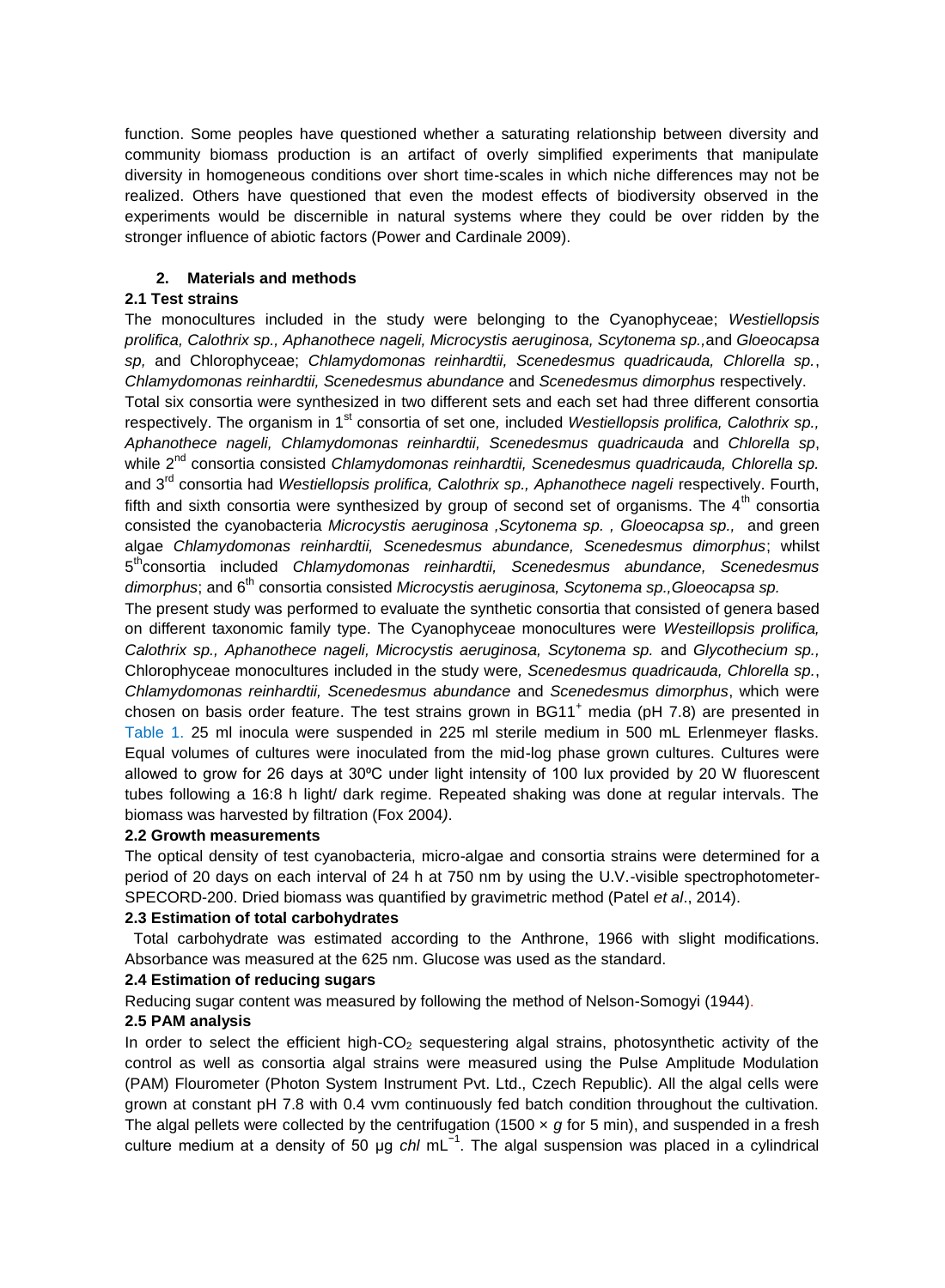transparent vessel of a chlorophyll Fluorometer for non-quenching PAM analysis of chlorophyll fluorescence (Patel *et al* 2016).

### **2.6 Carbonic anhydrase assay**

Carbonic anhydrase activity was determined electrometrically according to the Wilbur & Anderson, 1948. The measurements were carried out in five replicate.

### **2.7 Statistics**

 Various experimental data were analyzed by either one way or two way ANOVA as where needed by using the Graph Pad Prism 5.0 statistical tools. The significant differences in various treatments were considered on the basis of probability (p≤0.05) at 95% confidence levels.

# **3.0 Results and discussion**

# **3.1 Growth behaviour**

The different cyanobacteria available at Centre of Biotechnology, University of Allahabad, and Allahabad, India were of diverse morphology, they were light to dark greenish in colour. The consortia grew much rapidly than other cyanobacteria under the same environmental conditions in their respective growth media. The growth rate of consortia was significantly differed than other cyanobacteria and commenced from  $3<sup>rd</sup>$  day with regular doubling to  $20<sup>th</sup>$  day and finally stabilized in stationary phase. The growth curves and growth kinetics of various organisms are provided in Fig. 1a&b.



**Fig 1a, 1b: Growth curves of various cyanobacteria, microalgae and consortia. Fig 2a, 2b: Dried biomass yields of various cyanobacteria, microalgae and consortia**

### **3.2 Total Carbohydrate and reducing sugar yields**

The varying carbohydrate productivity was observed by different monocultures and consortia. Maximum total carbohydrate yield of 0.7130 mg  $mL^{-1}$  was observed in the fourth consortia that consisted of *Calothrix sp., Weisteillopsis prolifica* and *Aphanothecae nageli* as constituting species. In contrast, reducing sugar content in that consortium was only 0.012 mg  $mL^{-1}$ . The consortia one, two, three, five and six produced 0.7130, 0.6028, 0.5987, 0.6823, and 0.6078 mg mL $^{-1}$  total carbohydrates. Amongst the monocultures; *Chlorella* sp. produced maximum total carbohydrate followed by *S. quadricauda, S. dimorphus, S. abundance, A. nageli, Glycothecium, W. prolifica, C. reinhardtii, Chlamydomonas sp, Calothrix sp., Scytonema sp.,* and *Microcystis aeruginosa*  respectively. Two way ANOVA and Bonferroni post tests showed the statistically different carbohydrate contents in different monocultures (p-value ≤0.01, F=35.39). Therefore, these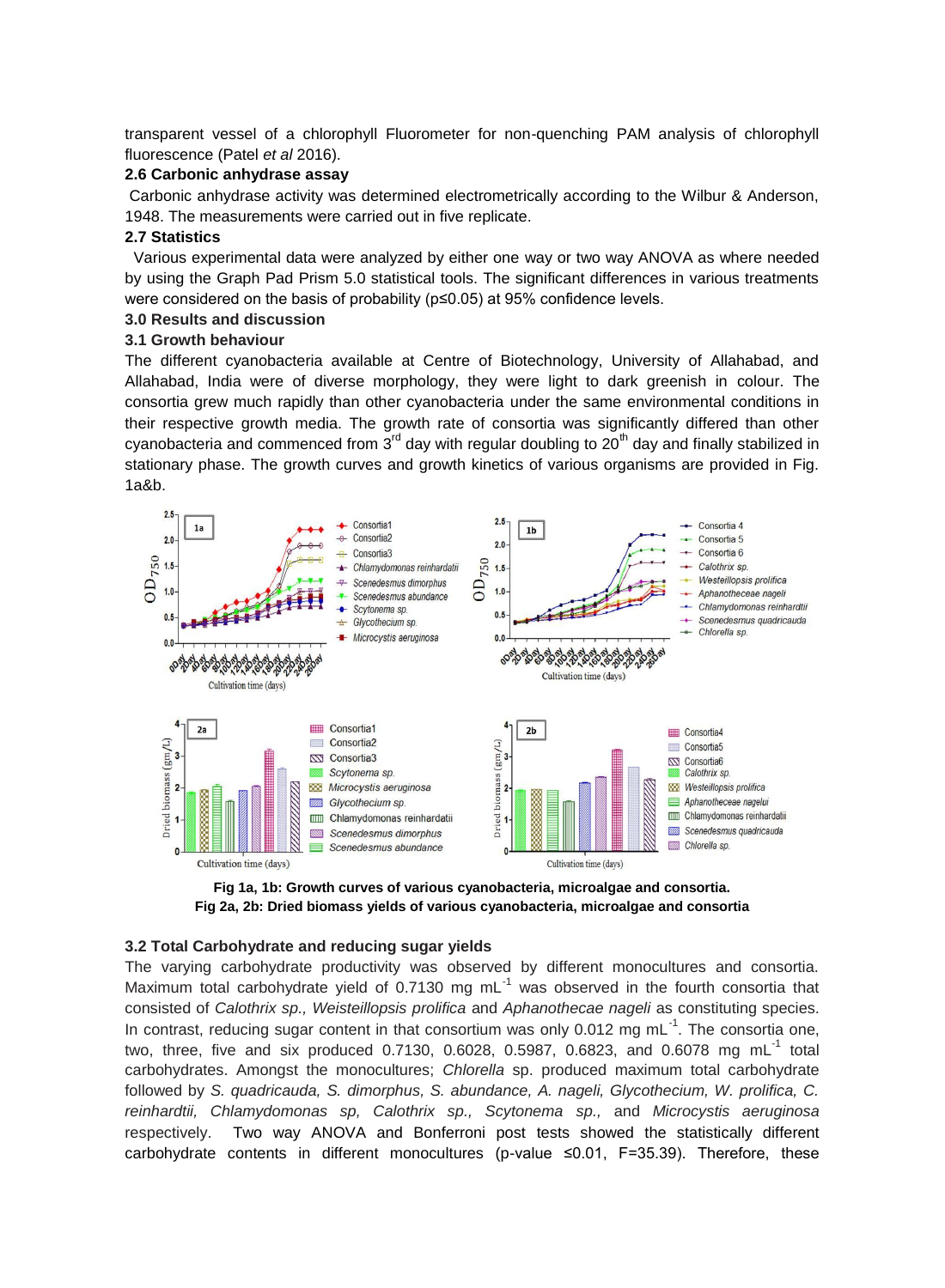microalgae species and their consortia can be efficiently engaged to optimize global temperature and providing environmental sustainability.

### **3.3 Biomass production**

Overall the biomass production of consortia was found to be greater than monocultures and maximum biomass production was recorded in the case of consortia one followed by fourth, two, five, three, and six respectively. Statistically significant variation in biomass production was observed (p˂0.001). Corresponding figures for biomass production by different consortia and monocultures are given in the consortia Fig 2a&b.

### **3.4 Fluoroscence measurement**

 $Fv/Fm$  ( $F_{max}F_{min}/F_{max}$ ) was monitored in all the cultures. Fv/Fm is a useful parameter to evaluate the photosynthetic efficiency in algae and mainly used to highlight the photo-inhibition in excess illumination. PAM- fluorometry results indicated that at optimal light intensity, Fv/Fm ratios of different monocultures and consortia were found to be statistically different from each other (p˂0.001). In all the cases, with increasing chlorophyll content, a lower Fv/Fm was observed in all the cases including all the monocultures and consortia. It indicates that the cells were efficiently growing and performing photosynthesis and were actively involved in the photo-inhibition process. The quenching analysis by PAM- fluorometer provided the measure of photosynthetic efficiency in terms of quantum yield. In general, monocultures were poor in maximum quantum yield*,* than all the consortia in Fig 3a and b.



**Fig. 3a, 3b: Photosynthetic quantum yields by various cyanobacteria, microalgae and Consortia**

### **3.5 Carbonic anhydrase activity**

The increased (decreased) intracellular carbonic anhydrase (CA) activity in consortia and monocultures confirm their progress towards  $CO<sub>2</sub>$  assimilation. In consortia, the data showed that the activity of DIC (Dissolved inorganic carbon) utilization for photosynthesis is quite high. Thus, the activity of Carbonic anhydrase in all consortia was lower than that of  $CO<sub>2</sub>$  Capture and storage. In contrast, low  $CO<sub>2</sub>$  cells could utilize large amount of DIC within cells and excrete  $CO<sub>2</sub>$  in the cells. If CA activity or CO<sub>2</sub> ability is reduced this indicates that  $K_m$  (CO<sub>2</sub>) values for photosynthesis and photorespiration rate both increased respectively, thus showing high power of DIC utilization in high CO<sub>2</sub> concentration due to least(maximum) carbonic anhydrase activity in consortia. Conclusively the results indicate that in these organisms consortia functions better than individual alga in Table 1.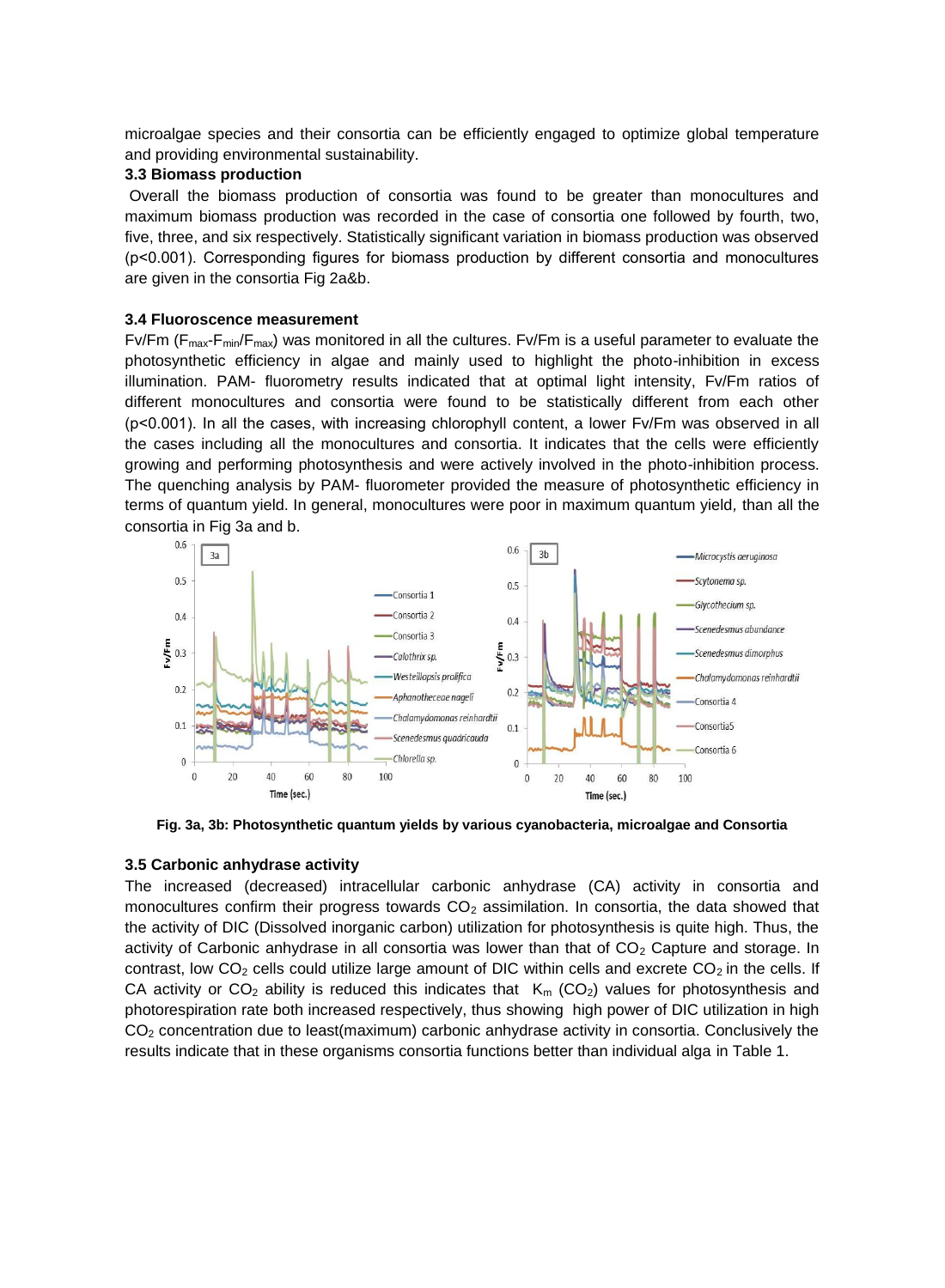| Name of species           |       | Enzyme with extract $(T)$ Enzyme without extract $(T_0)$ | Unit of activity<br>$(WAU=2(T_0-T)/T)$ |
|---------------------------|-------|----------------------------------------------------------|----------------------------------------|
|                           |       |                                                          |                                        |
| Scytonema sp.             | 26.50 | 84.21                                                    | ±1.371                                 |
| Microcystis aeruginosa    | 26.50 | 86.46                                                    | ±1.386                                 |
| Gloeocapsa sp.            | 26.50 | 85.50                                                    | ±1.380                                 |
| Chlamydomonas reinhardtii | 26.50 | 88.38                                                    | ±1.400                                 |
| Scenedesmus abundance     | 26.50 | 86.20                                                    | ±1.385                                 |
| Scenedesmus dimorphus     | 26.50 | 87.27                                                    | ±1.393                                 |
| Consortia 1               | 26.50 | 108.20                                                   | ±1.506                                 |
| Consortia 2               | 26.50 | 103.13                                                   | ±1.486                                 |
| Consortia 3               | 26.50 | 102.34                                                   | ±1.482                                 |
| Calothrix sp.             | 26.50 | 85.21                                                    | ±1.378                                 |
| Westiellopsis prolifica   | 26.50 | 86.34                                                    | ±1.386                                 |
| Aphanothece nageli        | 26.50 | 85.51                                                    | ±1.380                                 |
| Chlamydomonas reinhardtii | 26.50 | 88.18                                                    | ±1.399                                 |
| Scenedesmus quadricauda   | 26.50 | 86.39                                                    | ±1.387                                 |
| Chlorella sp.             | 26.50 | 89.42                                                    | ±1.407                                 |
| Consortia 4               | 26.50 | 114.27                                                   | ±1.536                                 |
| Consortia 5               | 26.50 | 107.37                                                   | ±1.506                                 |
| Consortia 6               | 26.50 | 103.19                                                   | ±1.486                                 |

# **Table1: Carbonic anhydrase activity of cyanobacteria, microalgae and their consortia.**

# **Table 2 Total and reducing carbohydrate quantification**

| Name of species           | <b>Total Carbohydrate</b> | <b>Reducing sugar</b> |
|---------------------------|---------------------------|-----------------------|
|                           | (mg/ml.)                  | (mg/ml.)              |
| Scytonema sp.             | 0.3139                    | 0.084                 |
| Microcystis aeruginosa    | 0.3157                    | 0.023                 |
| Gloeocapsa sp.            | 0.4993                    | 0.092                 |
| Chlamydomonas reinhardtii | 0.4627                    | 0.043                 |
| Scenedesmus abundance     | 0.5139                    | 0.097                 |
| Scenedesmus dimorphus     | 0.5350                    | 0.099                 |
| Consortia 1               | 0.7130                    | 0.011                 |
| Consortia 2               | 0.6028                    | 0.013                 |
| Consortia 3               | 0.5987                    | 0.012                 |
| Calothrix sp.             | 0.4247                    | 0.059                 |
| Westiellopsis prolifica   | 0.4948                    | 0.083                 |
| Aphanothece nageli        | 0.5127                    | 0.049                 |
| Chlamydomonas reinhardtii | 0.4623                    | 0.082                 |
| Scenedesmus quadricauda   | 0.5753                    | 0.099                 |
| Chlorella sp.             | 0.5898                    | 0.098                 |
| Consortia 4               | 0.7231                    | 0.012                 |
| Consortia 5               | 0.6823                    | 0.014                 |
| Consortia <sub>6</sub>    | 0.6078                    | 0.017                 |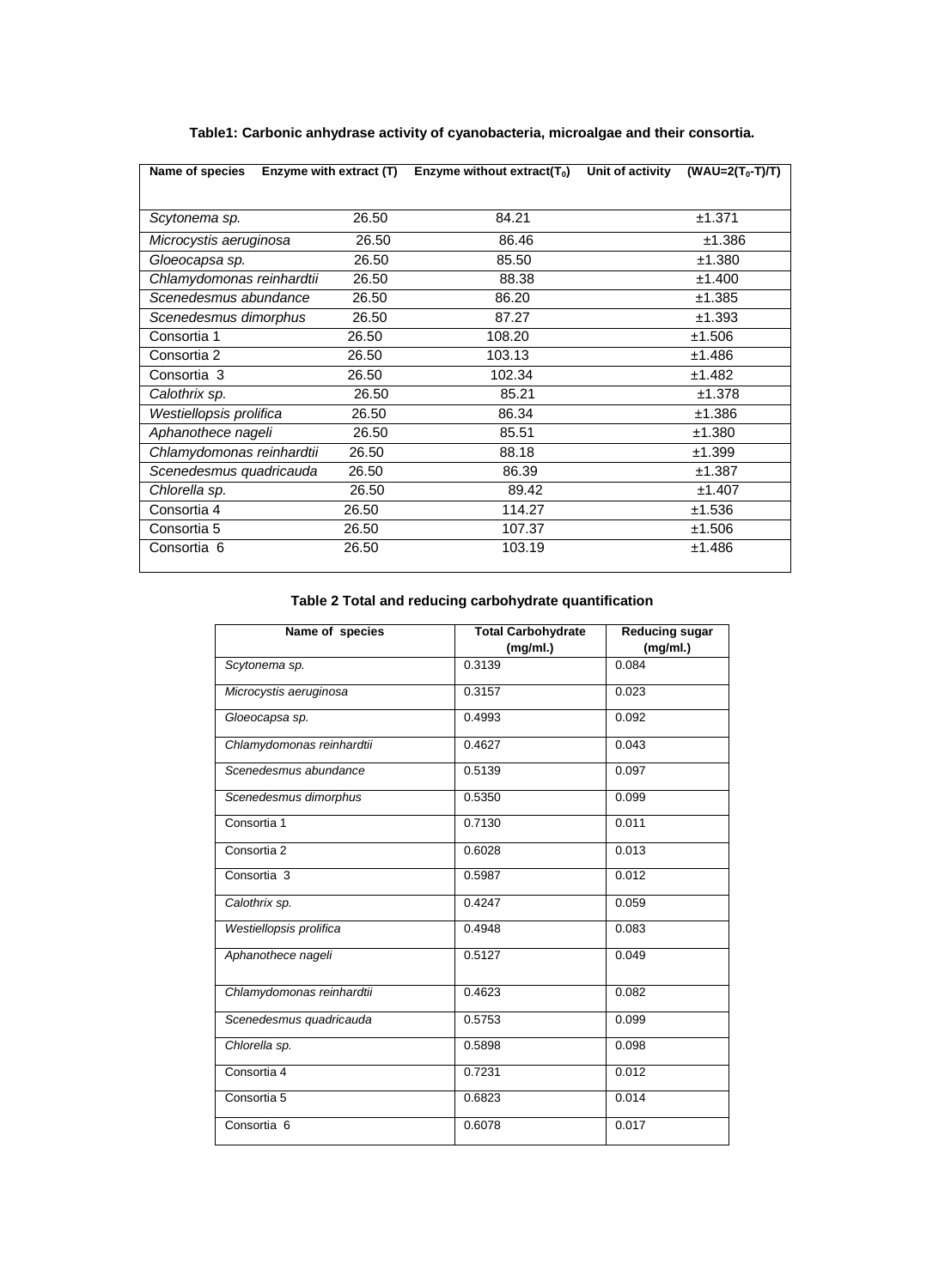# **Conclusion**

Concept of consortia is a modern tool to develop the affordable biomass production and  $CO<sub>2</sub>$ sequestration. However, a little effort has been made to evaluate their potential till date. In the present study, we evaluated these cyanobacteria and green algae species in  $CO<sub>2</sub>$  mitigation and biomass production. The results could be implemented for *in situ* studies in natural reservoirs. The green algae species showed better activity towards the biomass production whilst cyanobacterial species were more efficient towards  $CO<sub>2</sub>$  sequestration. Therefore, to get the carbohydrate enriched biomass with higher  $CO<sub>2</sub>$  sequestration potential, it is very important to establish the consortia of the selected algae and cyanobacterial species. Improving the quality of consortia by proper selection of species could be a good approach towards sustainable improvement and environmental restoration. Better understanding of the natural assemblages of microbial communities and engineering microbial consortium with enhanced abilities, can guide us toward the dual mission of pollutant degradation and commercial production of metabolites of biotechnological importance and simultaneous mitigation of CO<sub>2</sub> by its photosynthetic fixation (Subashchandrabose *et. al.2011*).

# **Acknowledgements**

Adi nath is thankful to UGC New Delhi, India for providing him UGC-D.Phil. research fellowship.

# **References**

- 1. Berg A Katri, Lyra Christina,Sivonen Kaarina, Paulin Lars, Suoimalainen Sini, Tuomi Pirjo, and Rapala Jarkko (2009) High diversity cultivable heterotrophic bacteria in association with cyanobacterial water blooms, The ISME Journal3, 314-325 (2009).
- 2. Behera S, Singh R, Arora R, Sharma N K, Shukla M, Kumar S. (2015) Scope of algae as third generation biofuels. Front. Bieng. Biotechnol. 2: 1-13
- 3. Cardinale B J. (2011) Biodiversity improves water quality through niche partitioning. Letters, Nature. 472: 86-89(2011)
- 4. Cardinale B J., Srivastava S. Diane,Duffy J. Emmett, Wright p. Justin, Downing L. Amy, Sankaran Mahesh& Jouseau Claire (2006) Effect of biodiversity on the functioning of trophic groups and ecosystems., Letters, Nature doi:10.1038 989-992 vol443(2006)
- 5. Fox W. Jeremy- EFFECT OF ALGAL AND HERBIVORE DIVERSITY ON THE PARTITIONING OF BIOMASS WITHIN AND AMONG TROPHIC LEVELS(2004) Ecology, 85(2),2004,pp.549-559 ©2004 by the Ecological Society of America
- 6. Gross Kevin, Cardinale j.Bradley, Fox W.Jeremy, Gonzalez, Andrew, Loreau, Michel, Polly Wayne H., Reich B.Peter, and Ruiwen van Jasper (2014) Species Richness and the Temporal stability of Biomass Production: A New Analysis of Recent Biodiversity Experiments,The American NATURALIST.Vol,183, pp.1-12,DOI:10.1086/673915.(2014).
- 7. He Zhili, Piceno Yvette, Deng Ye, Xu Meiying, Lu Zhenmei,Santis De Todd, Andersen Gary, Hobbie E Sarah , Reich B Peter and Zhou Jizhong (2012) The phylogenetic composition and structure of soil microbial communities shifts in response to elevated carbon dioxide, The ISME journal 6, 259-272(2012).
- 8. Holt E Nancy, Fleming R. Graham and Niyogi K. Krishna (2004) Toward an understanding of the Mechanism of Nonphotochemical quenching in Green plants , Biochemistry the American chemical society , volume 43, Number 26.(2004)
- 9. [Loreau](http://www.sciencemag.org/search?author1=M.+Loreau&sortspec=date&submit=Submit) M, [Naeem](http://www.sciencemag.org/search?author1=S.+Naeem&sortspec=date&submit=Submit) S, [Inchausti](http://www.sciencemag.org/search?author1=P.+Inchausti&sortspec=date&submit=Submit) P, [Bengtsson](http://www.sciencemag.org/search?author1=J.+Bengtsson&sortspec=date&submit=Submit) J, [Grime](http://www.sciencemag.org/search?author1=J.+P.+Grime&sortspec=date&submit=Submit) J P, [Hector](http://www.sciencemag.org/search?author1=A.+Hector&sortspec=date&submit=Submit) A, [Hooper](http://www.sciencemag.org/search?author1=D.+U.+Hooper&sortspec=date&submit=Submit) D U, [Huston](http://www.sciencemag.org/search?author1=M.+A.+Huston&sortspec=date&submit=Submit) M A, [Raffaelli](http://www.sciencemag.org/search?author1=D.+Raffaelli&sortspec=date&submit=Submit) D, [Schmid](http://www.sciencemag.org/search?author1=B.+Schmid&sortspec=date&submit=Submit) B, [Tilman](http://www.sciencemag.org/search?author1=D.+Tilman&sortspec=date&submit=Submit) D, [Wardle](http://www.sciencemag.org/search?author1=D.+A.+Wardle&sortspec=date&submit=Submit) D A (2001). Science 294:804– 808
- 10. Maxwell Kate and Johnson N. Giles (2000) Chlorophyll fluorescence-a practical guide, Journal of Exprimental Botany vol.51 NO. 345, pp. 659-668 (2000)
- 11. Patel VK, Maji D, Singh AK, Suseela MR, Sundaram S, Kalra A. (2014) A natural plant growth promoter, calliterpenone, enhances growth and biomass, carbohydrate, and lipid